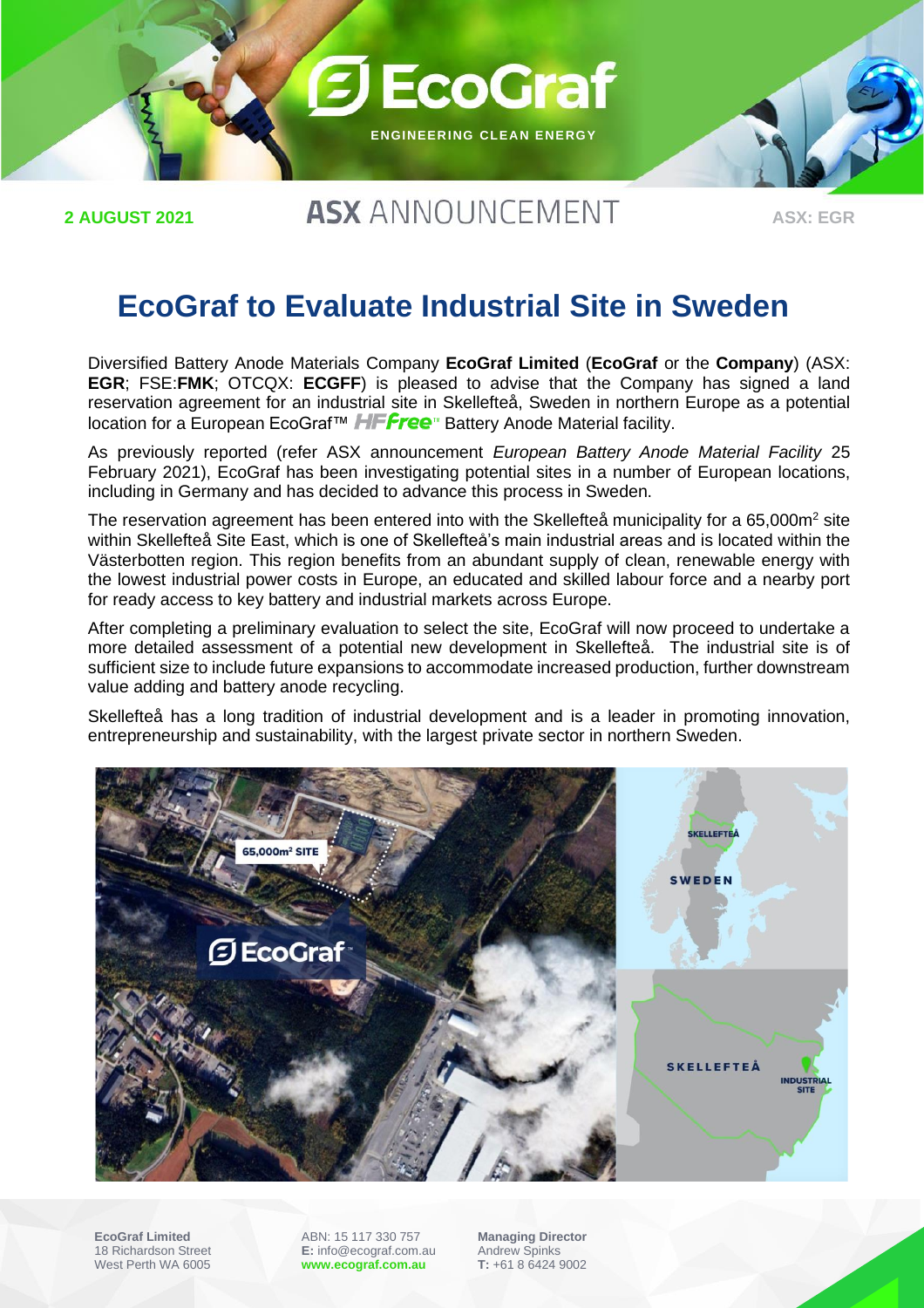The environmental credentials of the unique EcoGraf<sup>TM</sup> **HFFree** purification process strongly aligns with the future clean energy demand in Europe and the recent EU legislative policy changes that require higher standards of environmental and social governance (ESG) in battery supply chains.

There is currently unprecedent investment across Europe to establish regionalised electric vehicle and battery supply chain hubs.

The Company's growth strategy includes participating in these hubs to provide tailored and customised solutions, which is expected to result in the development of a European Battery Anode Material Facility by 2025 and a total production of 40,000 tonnes per annum of high quality, sustainably produced battery anode material products.

The Company continues to investigate other locations in Europe, including Germany and is working closely with Germany's economic development agency, German Trade and Invest on potential site locations.



It is envisaged that development work on a European site will commence following successful completion of the new Australian facility and will utilise the same engineering design.



This announcement is authorised for release by Andrew Spinks, Managing Director.

#### **For further information, please contact: INVESTORS Andrew Spinks**, Managing Director **T:** +61 8 6424 9002